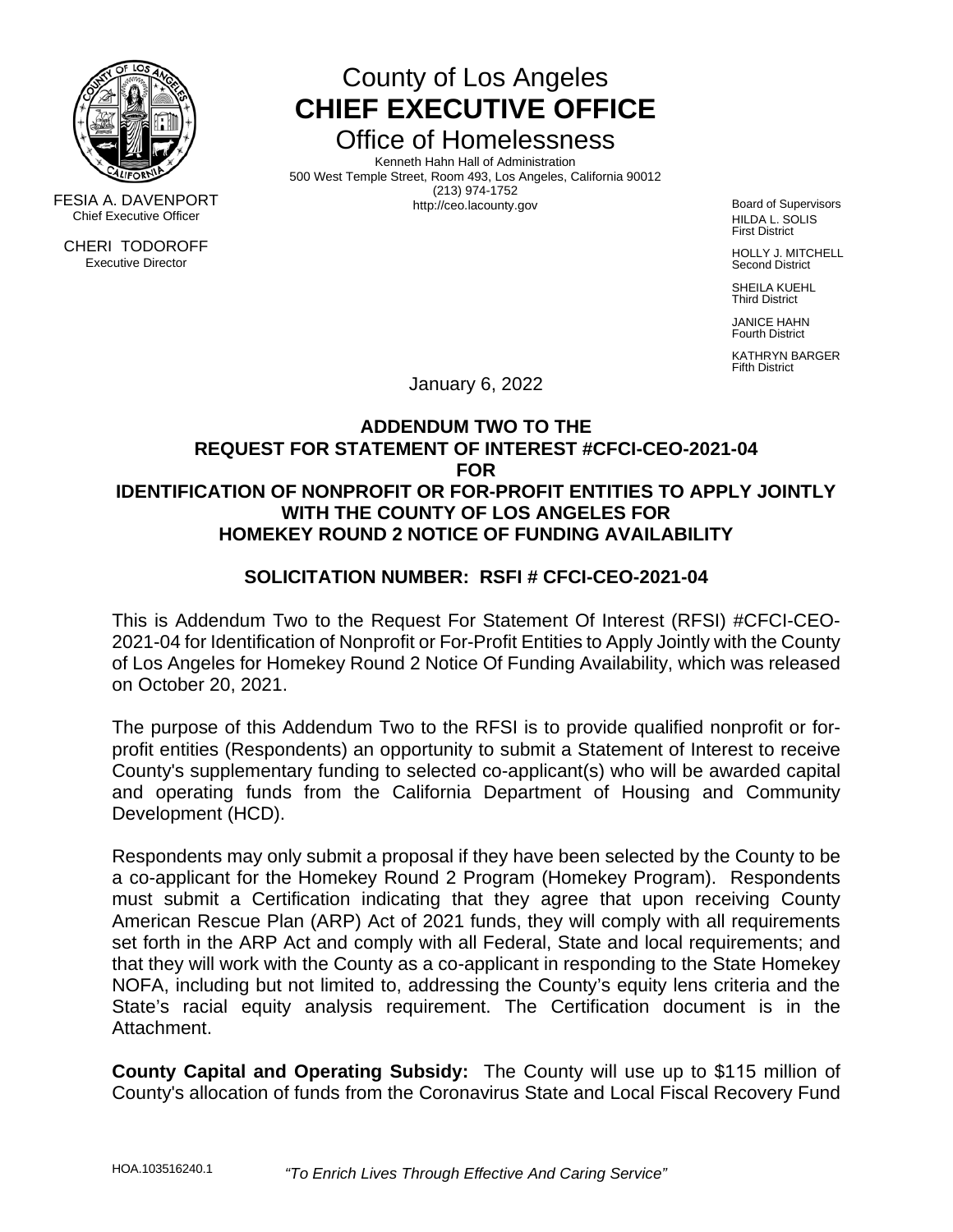established by the federal ARP Act of 2021 for capital subsidy (to be utilized for both acquisition and rehabilitation of properties) and operating subsidy to proposer(s) for properties acquired through a joint application with the County to the State's Homekey Round 2 Program. All ARP Act funds awarded for use as capital and operating funds must be fully expended by the recipient no later than June 30, 2026.

The County is utilizing its allocation of ARP Act funds to assist the County in its efforts to provide economic recovery and resilience to the communities most impacted by the COVID-19 pandemic. Additional services may be requested of the selected Proposer(s) on an ongoing basis at the discretion of the County.

Respondents who receive funding from State and County will be responsible for compliance with the applicable State or Federal requirements, including but not limited to Section 3 of the U.S. Housing Act of 1968, as amended, and prevailing wage requirements and are subject to National Environmental Policy Act (NEPA).

**Equity Lens:** The HCD has included in its Homekey Program Round 2 Notice of Funding Availability (NOFA) an emphasis on addressing racial disparities within the homeless population and system, and is requiring that applicants for Homekey Program funding examine disproportionate impacts in their own communities and to develop strategies to address these impacts. In addition, the County's Board of Supervisors (Board) has directed County Departments utilizing County's ARP funds to target the distribution of these resources to communities, especially communities of color, most impacted by the COVID-19 pandemic and most affected by poverty.

The County will work closely with Respondents selected through the RFSI process and County ARP funds will be distributed to Respondents to meet the State, Federal and County equity requirements.

Respondents must certify its intent work with the County on addressing the County's equity lens criteria and the State's racial equity analysis requirement

Except for changes set forth hereinabove, the RFSI shall not be otherwise changed in any respect by this Addendum Two.